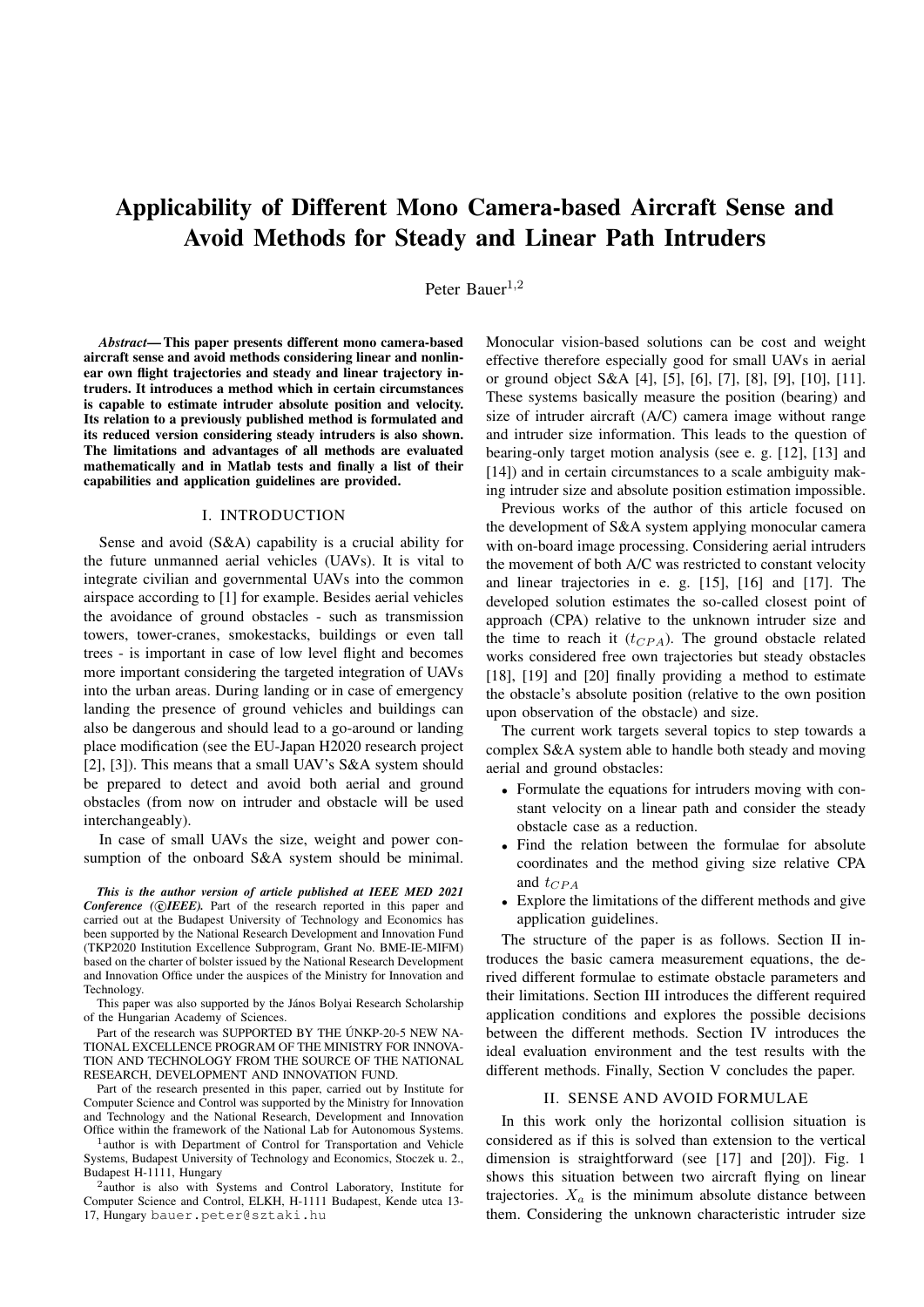R the relative CPA can be defined as  $CPA = X_a/R$  and its angle relative to the own aircraft trajectory is  $\beta_{CPA}$ . TTCPA denotes the Time to closest point of approach  $t_{CPA}$  required to reach CPA from the current position. In case of steady intruder  $\beta_{CPA} = \pm 90^{\circ}$  as the smallest distance from own trajectory is the perpendicular one (see [18]).



Fig. 1. Define TTCPA and CPA (intruder red from left, own aircraft blue from right)



Fig. 2. Oblique camera disc projection model



Fig. 3. The applied coordinate systems

shown in Fig. 3 including the  $N, E$  North-East (NE) and the  $X_T, Y_T$  trajectory systems. The latter is aligned with the average linear direction of the own flight in case of nonlinear flight trajectory. Transformation angles between the systems  $(\chi_T, \psi, \beta_C)$  are also shown.

Regarding the intruder in this work steady or linear, constant velocity trajectories are considered in the NE system with  $Xi_0, Y_{i_0}$  starting position and  $Vi_x, Vi_y$  velocity components. The own aircraft can fly straight with constant velocity (linear trajectory) or non-straight (nonlinear trajectory) with any velocity having initial position  $X_{0}$ ,  $Y_{0}$  and  $Vo_x(t)$ ,  $Vo_y(t)$  velocity components in the NE system (here  $t$  shows the possible time dependence). For illustration see Fig.s 4 and 5.

To formulate the disc projection model in the camera system the relative distance between own and intruder should be calculated in NE and transformed into the camera frame. The transformation angle is  $\beta_{\psi} = \psi + \beta_C$  according to Fig. 3. The relative distance in NE frame can be calculated as:

$$
N = Xi_0 + Vi_x t - Xo_0 - Vo_x t
$$
  
\n
$$
E = Yi_0 + Vi_y t - Yo_0 - Vo_y t
$$
\n(1)

Note that in case of time-varying  $Vo_x(t)$ ,  $Vo_y(t)$   $Vo_x t$ and  $V v_y t$  should be substituted with  $\int_{\tau=0}^t V v_x(\tau) d\tau$  and  $\int_{\tau=0}^{t} V \, o_y(\tau) d\tau$ . In camera frame the coordinates are (s and  $c$  are shorthand for  $sin$  and  $cos$  in the sequel):

$$
X_C = -s\beta_{\psi}(Xi_0 + Vi_xt - Xo_0 - Vo_xt) +
$$
  
\n
$$
c\beta_{\psi}(Yi_0 + Vi_yt - Yo_0 - Vo_yt)
$$
  
\n
$$
Z_C = c\beta_{\psi}(Xi_0 + Vi_xt - Xo_0 - Vo_xt) +
$$
  
\n
$$
s\beta_{\psi}(Yi_0 + Vi_yt - Yo_0 - Vo_yt)
$$
\n(2)

Considering the measurable image parameters in Fig. 2  $S, \beta_1, \beta_2, x$  ( $S = x_2 - x_1$  intruder image size and  $x =$  $(x_2 + x_1)/2$  intruder image centroid position) one can derive the approximate disc projection formulae (error analysis is presented in [16]) which relate  $X_C, Z_C$  to the measured parameters (here  $f$  is camera focal length):

$$
\bar{S} = S(\cos\beta_1 + \cos\beta_2) = \frac{2fR}{Z_C}
$$
  

$$
\bar{x} = x\left(1 - \frac{\bar{S}^2}{16f^2}\right) = f\frac{X_C}{Z_C}
$$
(3)

Some reformulation gives favorable forms:

$$
\frac{2f}{\overline{S}} = \frac{Z_C}{R} \qquad \frac{2\overline{x}}{\overline{S}} = \frac{X_C}{R} \tag{4}
$$

Though rectangular shape models were explored for steady obstacles in [19] and [20] here only the disc projection model in Fig. 2 will be considered for simplicity with  $(X, Z)$  body and  $X_C, Z_C$  camera coordinate systems ( $\beta_C$ camera angle). All of the applied coordinate systems are

Considering the current position of the own aircraft  $(Xo(t) = Xo_0 + Vo_x t, Yo(t) = Yo_0 + Vo_y t$  or with the integrals) known and grouping the unknown variables gives a system of equations (SYS):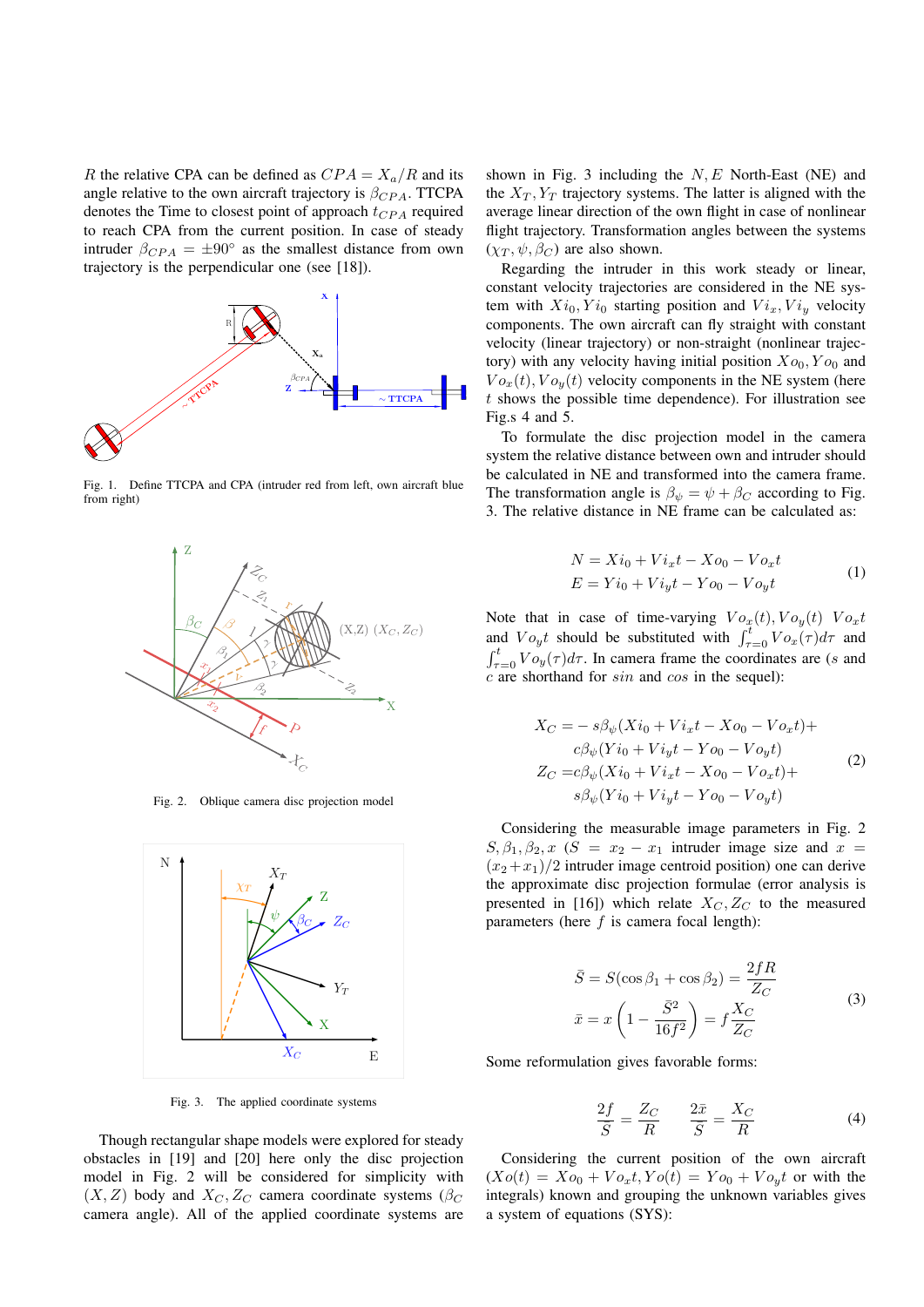$$
\begin{bmatrix}\n c\beta_{\psi} & s\beta_{\psi} & c\beta_{\psi}t & s\beta_{\psi}t & -(c\beta_{\psi}Xo(t) + s\beta_{\psi}Y_{o}(t)) \\
 -s\beta_{\psi} & c\beta_{\psi} & -s\beta_{\psi}t & c\beta_{\psi}t & -(-s\beta_{\psi}Xo(t) + c\beta_{\psi}Y_{o}(t))\n\end{bmatrix}
$$
\n
$$
\begin{bmatrix}\n \frac{Xi_{0}}{R} & \frac{Yi_{0}}{R} & \frac{Vi_{x}}{R} & \frac{Vi_{y}}{R} & \frac{1}{R}\n\end{bmatrix}^{T} = \begin{bmatrix}\n \frac{2f}{2\bar{x}} \\
 \frac{\bar{X}\bar{x}}{S}\n\end{bmatrix}
$$
\n(5)

This system is very similar to the one applied in [20] for steady obstacles but this gives the absolute intruder initial position and also the velocity of non-steady intruders. It includes five unknowns and two equations so at least three image frames are required to have a solvable system. In practical applications its worth to consider 8-10 images with a moving window technique to better smooth out measurement noise.

In case of steady obstacles the  $Vi_x, Vi_y$  terms can be removed reducing the system to three unknowns (RSYS) though theoretically the full system should also give a valid solution with zero velocity estimates. Comparison of the precision of the full / reduced systems will be done later.

In case of linear own and intruder trajectories  $(Xo(t))$  $Xo_0 + Vo_xt, Yo(t) = Yo_0 + Vo_yt$  the coefficient matrix of SYS will be rank deficient (the fifth column is a linear combination of the others) so the system is unsolvable (unobservable from the bearing as pointed out e. g. in [14]). In this case only a relative solution including CPA and  $t_{CPA}$ (referenced as TTCPA solution) can be obtained as published in [15], [17]. Now the goal is to establish a connection between the SYS and TTCPA solutions (published independently until now).



Fig. 4. Parameters in trajectory system

Fig. 4 shows the concept of the TTCPA solution considering the (linear) own trajectory relative parameters and assuming the body system (X,Z) aligned with the trajectory  $(X_T, Y_T)$ . This can be achieved with ego motion transformation see e. g. [18]. As SYS considers the parameters in the NE system a relation should be established with the trajectory relative ones. Assuming a CPA at  $X_a$  distance from the trajectory  $(X_{Co}, Y_{Co})$  the own and intruder NE initial positions can be formulated considering the trajectory relative velocity components and the fact that the aircraft reach  $X_{Co}$ ,  $Y_{Co}$  at  $t_{C}$  absolute time:

$$
\begin{bmatrix}\nXo_0 \\
Yo_0\n\end{bmatrix} =\n\begin{bmatrix}\nX_{Co} + X_a s \chi_T - V o_z t_C c \chi_T \\
Y_{Co} - X_a c \chi_T - V o_z t_C s \chi_T\n\end{bmatrix}\n\begin{bmatrix}\nXi_0 \\
Yi_0\n\end{bmatrix} =\n\begin{bmatrix}\nX_{Co} - V i_z t_C c \chi_T + V_x t_C s \chi_T \\
Y_{Co} - V i_z t_C s \chi_T - V_x t_C c \chi_T\n\end{bmatrix}
$$
\n(6)

Reformulating (2) with  $\beta_{\psi} = \chi_T$  in the trajectory aligned body system gives:

$$
X = -s\chi_T(Xi_0 - Xo_0 + (Vi_x - Vo_x)t) +\nc\chi_T(Yi_0 - Yo_0 + (Vi_y - Vo_y)t)\nZ = c\chi_T(Xi_0 - Xo_0 + (Vi_x - Vo_x)t) +\ns\chi_T(Yi_0 - Yo_0 + (Vi_y - Vo_y)t)
$$
\n(7)

Substituting the positions from (6), considering the construction of  $Vo_z$ ,  $Vi_z$ ,  $V_x$  from  $Vo_x$ ,  $Vo_y$ ,  $Vi_x$ ,  $Vi_y$  and  $t_{CPA} = t_C - t$  and making all the simplifications gives:

$$
X = X_a - V_x t_C + V_x t = X_a - V_x t_{CPA}
$$
  
\n
$$
Z = (Vo_z - Vi_z)t_C - (Vo_z - Vi_z)t = -V_z t_{CPA}
$$
 (8)

From this point [15] gives the details to determine CPA and  $t_{CPA}$  for linear trajectory intruders (having only relative distance estimate not the absolute) and [18] a method to determine the size and absolute position of a steady obstacle.

# III. DECISION SET

After defining (referencing) the possible formulae and listing their limitations the sense and avoid scenario and calculation possibilities can be summarized in Table I.

TABLE I S&A SCENARIOS AND CALCULATION POSSIBILITIES

| Own trajectory           | linear  |         | nonlinear       |         |
|--------------------------|---------|---------|-----------------|---------|
| Intruder trajectory      | steady  | linear  | steady          | linear  |
| <b>TTCPA</b> calculation | valid   | valid   | invalid         | invalid |
| Reduced SYS              | valid   | invalid | valid           | invalid |
| <b>Full SYS</b>          | invalid | invalid | $\approx$ valid | valid   |

Here Reduced SYS (RSYS) means (5) without  $Vi_x/R$ ,  $Vi_y/R$  (only position and size are unknown).  $\approx$  means approximate validity (system solvable but may be inaccurate). The table shows that to select the proper method one has to decide about the own trajectory (linear or nonlinear) and the state of the intruder (steady or moving on linear path).

#### *A. Trajectory measure (TM)*

To decide about the linearity of the own trajectory a measure is introduced. It is calculated from the moving window (N frames) own velocity and position data. The average flight direction can be calculated from the mean velocity components as

$$
\chi_{AV} = \arctan\left(\frac{\sum_{i=1}^{N} V o_y(i)}{\sum_{i=1}^{N} V o_x(i)}\right)
$$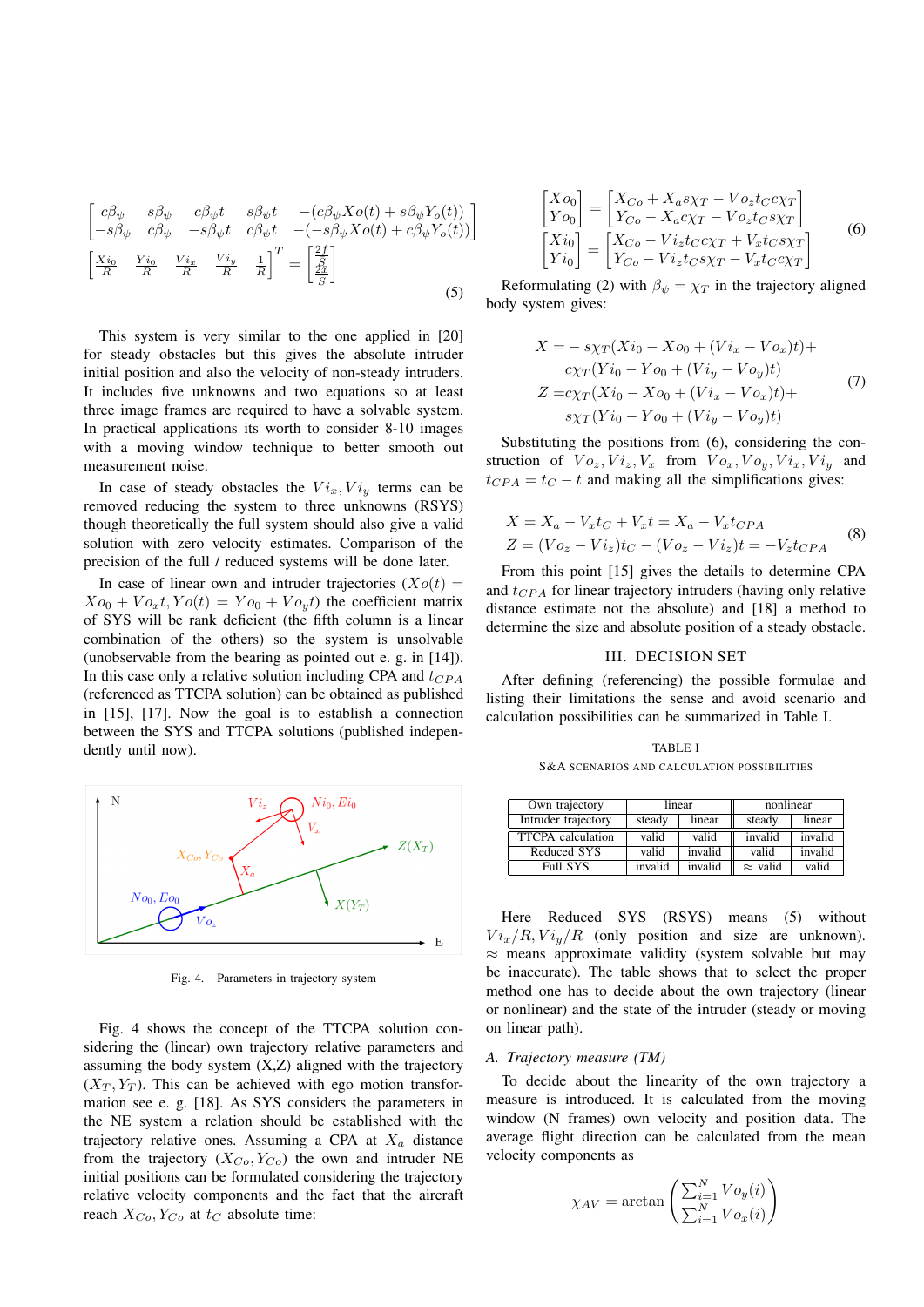Calculating also the average position a line can be defined through it pointing in the average direction. Summing up the absolute perpendicular distances of every position from this line gives a measure for the nonlinearity of the trajectory (having zero value if the trajectory is a line). Above a given threshold the own trajectory can be considered nonlinear.

# *B. Steady or linear intruder*

Considering Table I in case of linear own trajectory both TTCPA [18] and RSYS (both giving absolute size and distance) can be applied for steady but only TTCPA [15] (giving only relative distance) is valid for moving intruders. A possible strategy can be to use RSYS if the intruder is steady and switch to TTCPA if its moving. In case of nonlinear own trajectory RSYS is preferred for steady obstacles (see test results later). However, both strategies need a confident decision about steady or linear trajectory intruder. This is examined in the next subsubsections.

*1) Moving intruder detection with linear own trajectory:* In case of steady intruder its estimated global position should be the same in every time step. So possibly from the change of the estimates the moving intruder can be detected. This requires to evaluate the behavior of RSYS in case of nonzero intruder velocity. Multiplying (5) by  $\begin{bmatrix} c\beta_{\psi} & s\beta_{\psi} \\ s\beta_{\psi} & c\beta_{\psi} \end{bmatrix}$  $-s\beta_\psi$  c $\beta_\psi$  $\int^{-1}$  from the left gives:

$$
\frac{t}{R} \underbrace{\begin{bmatrix} Vi_x \\ Vi_y \end{bmatrix}}_{Vi} - \frac{t}{R} \underbrace{\begin{bmatrix} Vo_x \\ Vo_y \end{bmatrix}}_{Vo} + \frac{1}{R} \underbrace{\begin{bmatrix} Xi_0 \\ Yi_0 \end{bmatrix}}_{Pi_0} - \frac{1}{R} \underbrace{\begin{bmatrix} Xo_0 \\ Yo_0 \end{bmatrix}}_{Po_0} = RHS
$$
\n(9)

In RSYS the leftmost term is not present in the equation. However, in case of moving intruder it is present in the system dynamics. Moving intruder is undetectable from the estimates if the effect of the leftmost term can be exactly covered by the estimated  $R, X_{i_0}, Y_{i_0}$ . As the velocity terms depend on time the intruder velocity effect could possibly be covered by a false R estimate. Expressing intruder velocity vector with the scaled own and a remaining term:  $Vi =$  $\alpha V o + V o^{\perp}$  shows that the part parallel to the own velocity can be covered by a false R as  $R' = \frac{R}{1+\alpha}$ . The other  $V o^{\perp}$ can only be covered with false intruder position estimates as:

$$
\begin{bmatrix} Xi_0' \\ Yi_0' \end{bmatrix} = \frac{1}{1+\alpha} \begin{bmatrix} Xi_0 \\ Yi_0 \end{bmatrix} + \frac{1}{1+\alpha} Vo^{\perp}t
$$

This shows that if  $Vo^{\perp} = 0$  (intruder linear trajectory parallel to own) then one gets a scaled but constant estimated intruder position so the moving intruder can not be detected. Unfortunately also the TTCPA method for steady intruder will estimate the same scaled parameters (this can be derived but omitted here) so there is no possibility to detect the moving intruder in every case. However, except for helicopters usually the steady obstacles are on the ground so their steady status can be detected from their background relative motion and then its possible to switch to RSYS, otherwise the TTCPA method for moving intruders should be applied as it gives correct relative results also for steady obstacles.

*2) Moving intruder detection with nonlinear own trajectory*: In case of nonlinear own trajectory (9) changes to:

$$
\frac{t}{R}Vi\bigg| - \frac{t}{R} \int_{\tau=0}^{t} Vo(\tau)d\tau + \frac{Pi_0}{R} - \frac{Po_0}{R} = RHS \quad (10)
$$

Expressing

$$
Vo(\tau) = \overline{V}o + \Delta V o(\tau) = \alpha \overline{V}o + \overline{V}o^{\perp} + \Delta V o(\tau)
$$

shows that analogously to the previous subsubsection the moving intruder becomes undetectable if  $\overline{V}o^{\perp} = 0$  and  $\int_{\tau=0}^{t} \Delta V \mathcal{O}(\tau) d\tau = 0$   $\forall t$ . The latter is only possible for linear own trajectory so if the own trajectory is nonlinear enough (proper threshold for TM) then the steady / moving intruder problem will always be decidable (see test results).

# IV. TEST RESULTS

The decision possibilities and the precision of the methods are evaluated in Matlab in ideal conditions generating steady or linear moving intruder and linear or nonlinear own trajectories. The nonlinear own trajectory is constructed from a series of joined arcs with given fixed  $L = 150m$  and different A amplitude parameters (see Fig. 5). The own velocity was constant 20m/s while the intruder was 15m/s. The orientation of the own aircraft follows the tangent of the arcs in every point. The intruder is modeled with a 10m diameter disc projected into the camera system with  $f = 2000$  and an 80<sup>°</sup> field of view. Positions out of the field of view are declared undetected, no pixelization or other errors are applied. About 36s flight is simulated every time considering a realistic 10Hz image processing and 10 frames in the moving window (1s data in each step).



Fig. 5. Own and intruder test trajectories

The linear intruder trajectory (called linear intruder in the sequel) is parallel to the main line of the own trajectory in every test to have the most critical case from the observability point of view.

The first test examined the possibility to detect a linear intruder (instead of the steady) from the increased variance of estimated position (theoretically constant) applying the RSYS solution and considering different amplitude own trajectories. The considered trajectory amplitudes were  $A =$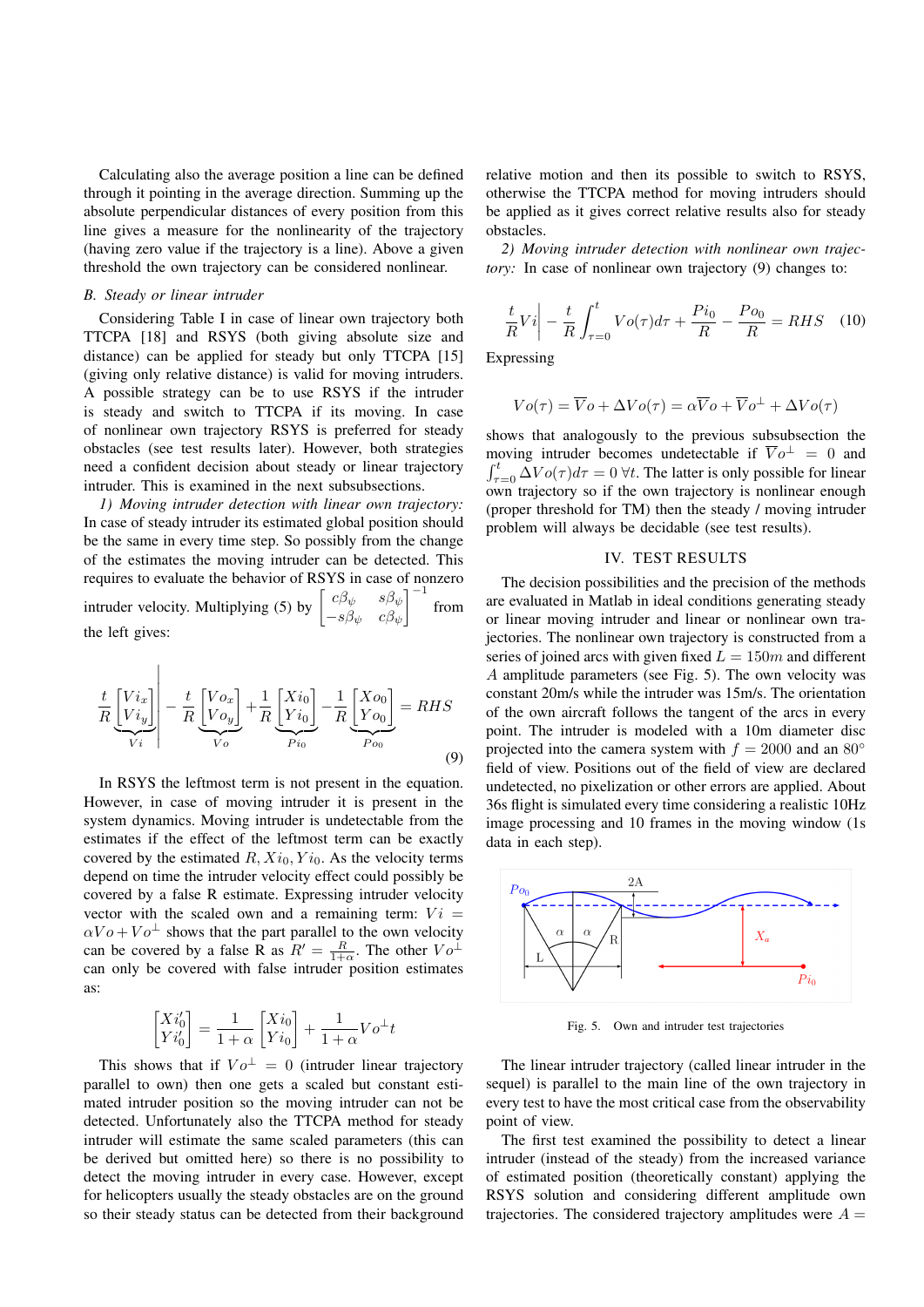$\begin{bmatrix} 0 & 1 & 2 & 5 & 10 \end{bmatrix}$  m (also for later cases). In Fig. 6 the variances of the position estimates are plotted from RSYS method considering steady and linear intruders against the average TM increasing with increased trajectory amplitude.



Fig. 6. Estimated position variances for steady / linear intruder



Fig. 7. Estimated position precision with the different methods for steady intruder

The figure shows that while the variances are about the same for the steady intruder irrespective of the own trajectory amplitude and TM in case of the linear intruder they increase with the increase in the amplitude and differ from the steady values. The figure verifies the unobservability of the linear intruder with parallel linear own trajectory as for the zero amplitude (zero TM) the variance of the position estimates is lower then for the steady intruder. For  $A = 1m$ the linear intruder variance is larger so violation of the steady intruder assumption can possibly be detected also for this small amplitude. Of course with non-ideal noisy data possibly larger amplitudes are required to detect violation of the assumption (according to the figure the variance of the

estimated position continuously increases with the amplitude of the trajectory).

The second test examined the performance of the different methods with the same own trajectories but with steady intruder considering different CPAs from the set [0 2 5 10]. The position estimation precision which is the average 2D distance of the estimated positions from the real one is determined and plotted for all cases in Fig. 7. The figure shows that as the TTCPA method is based-on a linear own trajectory assumption its performance degrades by increasing the amplitude of the nonlinear trajectory. The SYS method considering nonzero intruder velocity components can have enormously large errors in some cases but its precision increases as the amplitude increases. The RSYS method developed for this case gives almost the same errors for any parameter that is why SYS is only approximately valid (see Table I) and RSYS is preferred over and so the steady / linear position of the intruder should be decided.



Fig. 8. Estimated position and velocity precision for linear intruder with SYS method



Fig. 9. Estimated TTCPA and CPA precision for linear intruder with TTCPA method